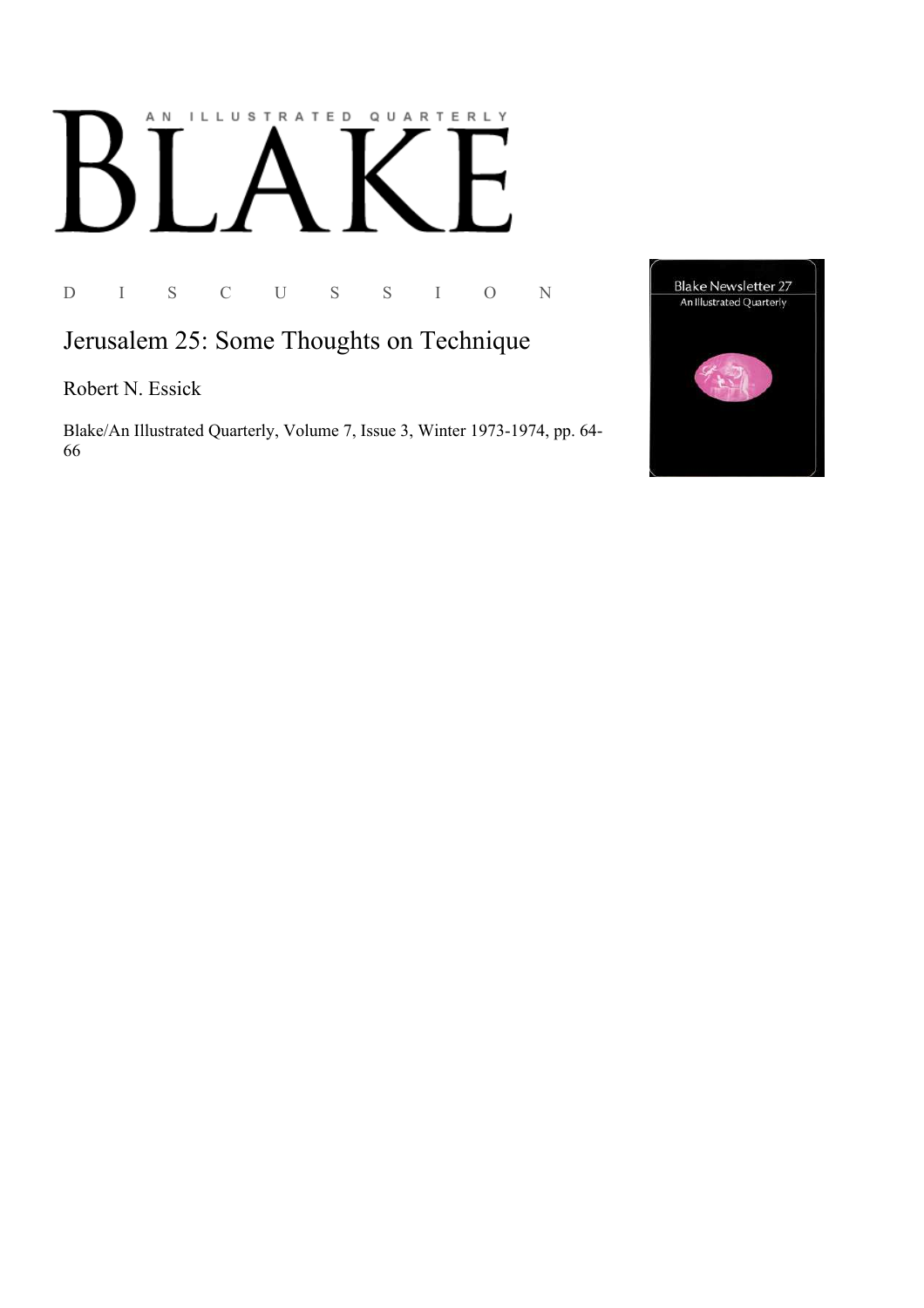& long winged arrows of thought"

GEOrFREY KEYNES

## The Blake Trust Gray Catalogue and the Blake Trust Facsimiles

In *Blake Newsletter* 24 (Spring 1973) recently issued, Professor G. E. Bentley, Jr., has published an article in which he chooses to question the accuracy of the facsimiles of Blake's Illuminated Books published by Mr. Arnold Fawcus of the Trianon Press on behalf of the Trustees of the William Blake Trust--a non-profit-making educational charity founded with the help of a bequest from the estate of the late Walford Graham Robertson and greatly assisted by generous contributions from Mr. Lessing J. Rosenwald and Mr. Paul Mellon. Professor Bentley's object was to rebut a favorable review

*{Newsletter* 21) of the Catalogue of the Tate Gallery Exhibition of Blake's Illustrations of Gray's Poems, issued for the convenience of the visitors to the exhibition. As Chairman of the Trustees I would like to reply.

Professor Bentley writes that he has detected "some serious minor defects" in the Catalogue, the plates of which he regards as having been "simply falsified." This "tampering" with the reproductions he says brings into question the reliability of all the Blake Trust reproductions. It seems that the

ROBERT N. ESSICK

## Jerusalem 25: Some Thoughts on Technique

In the Fall 1972 issue of the *Blake Newsletter*  Deirdre Toomey presented her interesting discovery of three states of *Jerusalem,* plate 25. As a bibliographic description of a page from five copies of *Jerusalem* her article is perspicacious and thorough, but as a chalcographic description of a copper-plate it seems to me that it leaves several important questions unattended.

The additional lines pointed out by Toomey to distinguish between the three states are of two different types. The white lines in the hair of the central and right females in the third state were very likely added to the plate by removing some of the copper with an engraving tool, as Toomey states. An alternate method for making white lines is "Woodcut on Copper," as Blake called i t (Keynes, ed., *Writings,* p. 440), but this would require covering the entire plate with an etching ground--certainly more work than necessary for the limited area reworked. All the other added lines described by Toomey, such as the body contours on the right female in the second state, *are* far more puzzling. They print black, and thus must be in relief. How were these lines produced? No matter

which etching or engraving process is used, copper can only be subtracted from a plate, and thus it has always been my assumption that adding relief lines to the parts of a plate already bitten in by acid or graver is very difficult, if not impossible. The only way that comes to my mind for adding relief lines is to work the plate up from the back and then engrave away the whites, leaving in relief only those areas to be printed. But the new lines on the second state of *Jerusalem* plate 25 have a delicacy and a spontaneity suggesting etching rather than engraving. If etched, they could have been formed on the worked-up areas by applying a stopping-out material with a small brush or pen, covering all other

*Robert N. Essiak (California State University<sup>s</sup> Northridge) has recently co-authored a commentary on the* Night Thoughts *engravings (forthcomings Dover) and edited a collection of reprinted articles on Blake's art,* The Visionary Hand *(Hennessey & Jngalls).*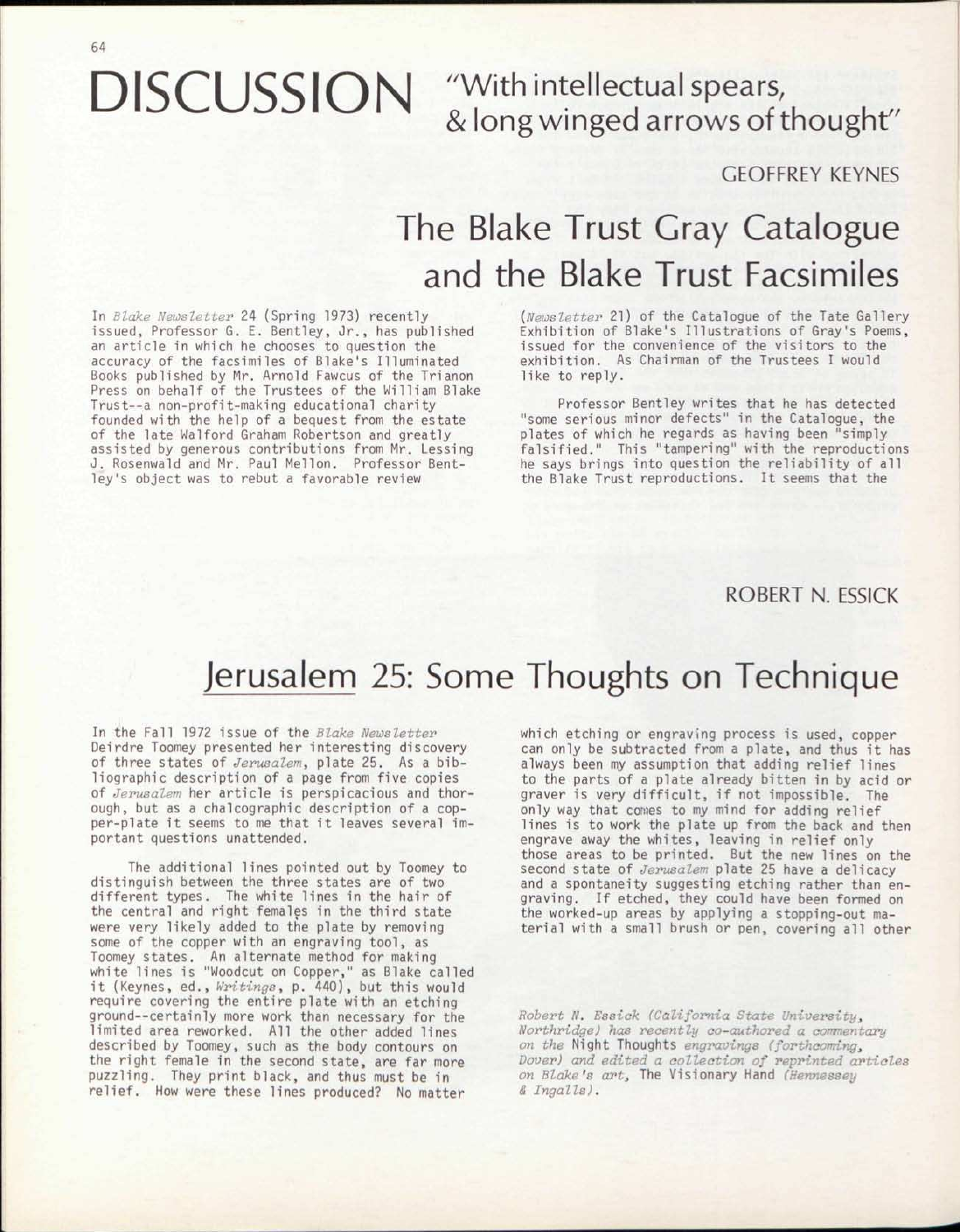excellence of the color-plates in the Catalogue has led him to assume that it was a typical example of the work of the Trianon Press, which is carried out in most instances by a subtle combination of collotype printing with hand-coloring done through stencils. As a matter of fact the Catalogue was a mass-produced volume hastily put together at the last moment, the color-plates being printed by a four-color offset process at another machine shop in Paris. It had no pretensions to being a *facsimile* of anything, being designed as an inexpensive guide to the exhibition trying to give some idea of the quality of the real thing--as should have been evident from the price at which it was sold.

The most serious "inaccuracy" found by the Professor was an inscription added to the jacket of the book which carried a reproduction of Blake's title-page. Publishers do not commonly provide a careful hand-colored facsimile on so ephemeral an object as a book-jacket, but do often add information on this expendable feature. The other inaccuracy was in another inscription made by Blake in dim pencilling on the same title-page. This would have been invisible when reproduced by the offset process and was consequently rewritten slightly

relief lines with the stopping-out substance, and then immersing the plate in an acid bath to eat away the exposed areas adjacent to the new lines. This is the only way I can account for the addition of the lines to the copper-plate described by Toomey, but the process is clumsy, inefficient, and *very*  time-consuming. It is difficult to believe that Blake would go through such involved procedures just to add a few lines of contour and shading. I would be happy to hear from anyone who knows an easier way for adding new relief lines to an etching.

One simple way out of these technical difficulties remains. Toomey writes that the considerable differences between the Pierpont Morgan copy *(Census*  copy F) and the Fitzwilliam copy (H) can be accounted for by differences in printing. It is certainly possible, as well as convenient, to consider all the black line changes in the five impressions reproduced with Toomey's article as the result of inking and printing differences, either accidental or intentional. In the British Museum copy (copy A, first state) the faint and poorly inked outline of some of the contours on the right female can be seen, even though these lines were, according to Toomey, added in the second state. The gray wash shading in copy A which Toomey points to as an indication of reworking to be done for the second state may actually be Blake's attempt to improve on poor printing. The Rosenwald copy of *America* (copy E) shows a good deal of added wash for just this purpose. Printing a copper-plate, either relief or intaglio, is a tricky business, and great differences in impressions can be caused by the way in which the plate is inked, wiped, and imposed on the paper. Even the texture and moisture content of the paper can make significant differences. Copy C of *Jerusalem* (not discussed by Toomey) offers ample

changed by a workman in the offset shop.

On this totally erroneous basis Professor Bentley makes the unjustified suggestion of deliberate tampering by Mr. Fawcus and thereby throwing doubt on the value of all the Blake Trust facsimiles.

I am glad to be able to acknowledge that Professor Bentley has written a letter to Mr. Fawcus expressing regret for any distress he may have caused, but follows this with a series of other complaints which seem designed to undermine still further the status of the Blake Trust facsimiles and I feel that further explanation is needed.

Professor Bentley complains that in the blackand-white reproduction of *Jerusalem* (1953) the plate numbers have been moved in half the plates from the right side to the left. Again, this volume was not designed as a perfect facsimile. It was a mass-produced book (1700 copies) at a low price, in which the plates were printed on both sides of the leaves instead of on one side only. The numbers were moved to aid users by placing them on each leaf where they would expect to find them.

testimony to Blake's problems with, or cavalier attitude towards, clean printing. Many plates in this copy (almost all of which are in Chapter 2, later rearranged and reprinted) have smudges in the white areas that result from sloppy or too heavy inking- or a failure to clean out the hollows properly before imposition. On the other hand, excessive or careless wiping can eliminate fine lines surrounded by relatively large white areas (i.e., just the sort of lines missing from plate 25 in Toomey's first state). In copy C, the text area and major lines on plate 25 indicate that it was very lightly inked, and thus it should be no surprise that this impression shows (at least in the Blake Trust facsimile) even less evidence of the fine contour lines than copy A. The method of inking can also affect impressions in a way that seems like a change in the copper itself. Inking with a dabber or soft roller will cover all raised surfaces, but also get ink into the hollows; inking with a *very*  hard roller or from an unengraved plate (as Ruthven Todd did during his experiments with relief etching in 1948) can miss fine lines slightly below the level of the major relief areas. One or more of these variables can account for the differences in black lines described by Toomey.

My point here is not to dispute the particulars of Toomey's article, but rather to suggest the need to consider the technical potentials and limitations of Blake's processes before making too many assumptions about changes on a copper-plate. Armed with a heady combination of patience, twelve-power magnifying glasses, and a tendency to promote all differences in impressions to the rank of different states, we can end up with a bibliographer's (or botanist's) nightmare—that is, as many species as there are individuals. In "The Suppressed and Altered Passages in Blake's